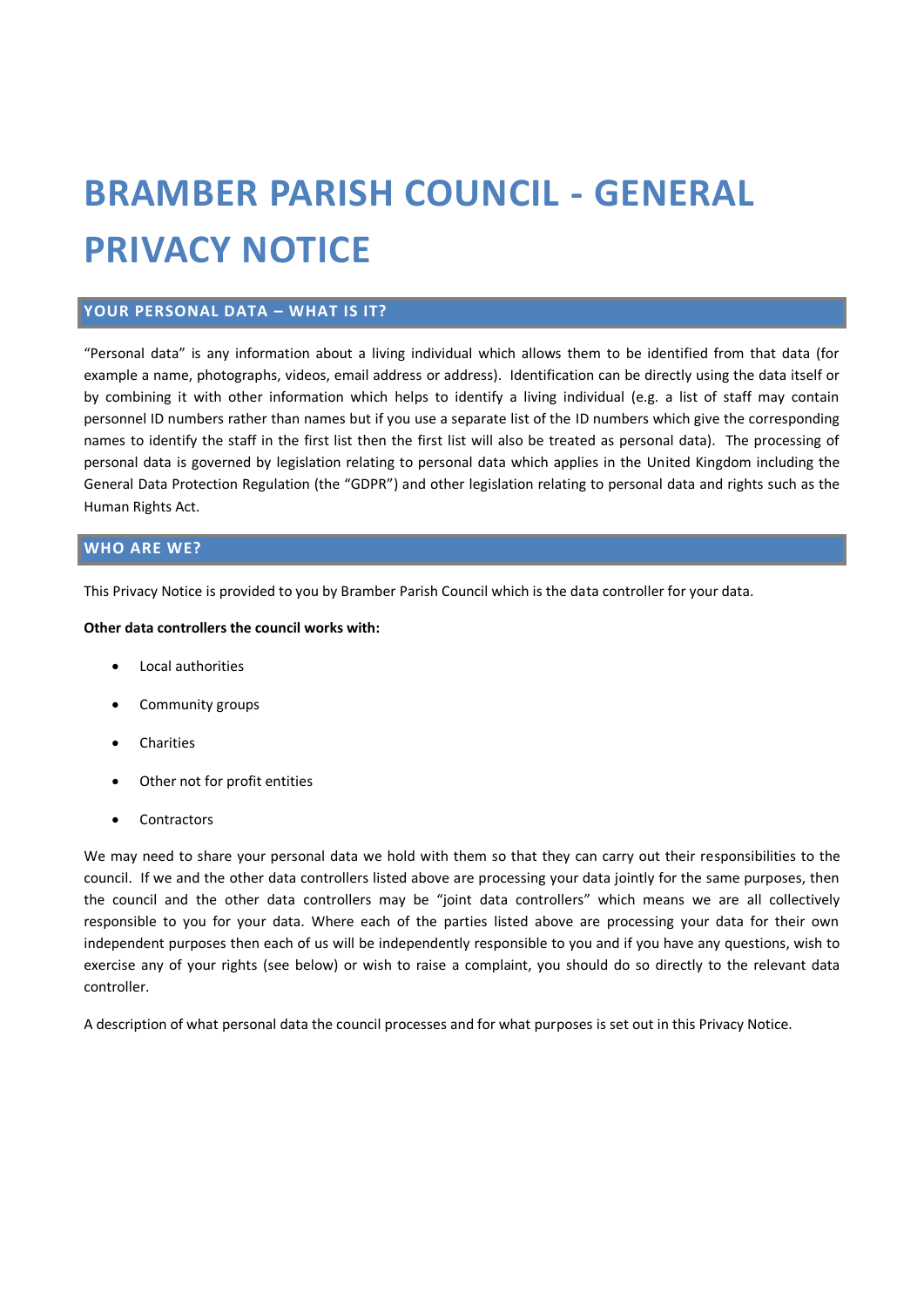The council will process some or all of the following personal data where necessary to perform its tasks:

- Names, titles and photographs;
- Contact details such as telephone numbers, addresses and email addresses;
- Where they are relevant to the services provided by a council, or where you provide them to us, we may process information such as gender, age, marital status, nationality, education/work history, academic/professional qualifications, hobbies, family composition and dependants;
- Where you pay for activities such as use of a council hall or room, financial identifiers such as bank account numbers, payment card numbers, payment/transaction identifiers and claim numbers;
- The personal data we process may include sensitive or other special categories of personal data such as criminal convictions, mental and physical health, details of injuries and medication/treatment received.

We may process sensitive personal data including, as appropriate:

- information about your physical or mental health or condition in order to monitor sick leave and take decisions on your fitness for work;
- your racial or ethnic origin or religious or similar information in order to monitor compliance with equal opportunities legislation;
- in order to comply with legal requirements and obligations to third parties.

These types of data are described in the GDPR as "Special categories of data" and require higher levels of protection. We need to have further justification for collecting, storing and using this type of personal data.

We may process special categories of personal data in the following circumstances:

- In limited circumstances, with your explicit written consent.
- Where we need to carry out our legal obligations.
- Where it is needed in the public interest.
- Less commonly, we may process this type of personal data where it is needed in relation to legal claims or where it is needed to protect your interests (or someone else's interests) and you are not capable of giving your consent, or where you have already made the information public.

# **DO WE NEED YOUR CONSENT TO PROCESS YOUR SENSITIVE PERSONAL DATA?**

In limited circumstances, we may approach you for your written consent to allow us to process certain sensitive personal data. If we do so, we will provide you with full details of the personal data that we would like and the reason we need it, so that you can carefully consider whether you wish to consent.

# **THE COUNCIL WILL COMPLY WITH DATA PROTECTION LAW. THIS SAYS THAT THE PERSONAL DATA WE HOLD ABOUT YOU MUST BE:**

- Used lawfully, fairly and in a transparent way.
- Collected only for valid purposes that we have clearly explained to you and not used in any way that is incompatible with those purposes.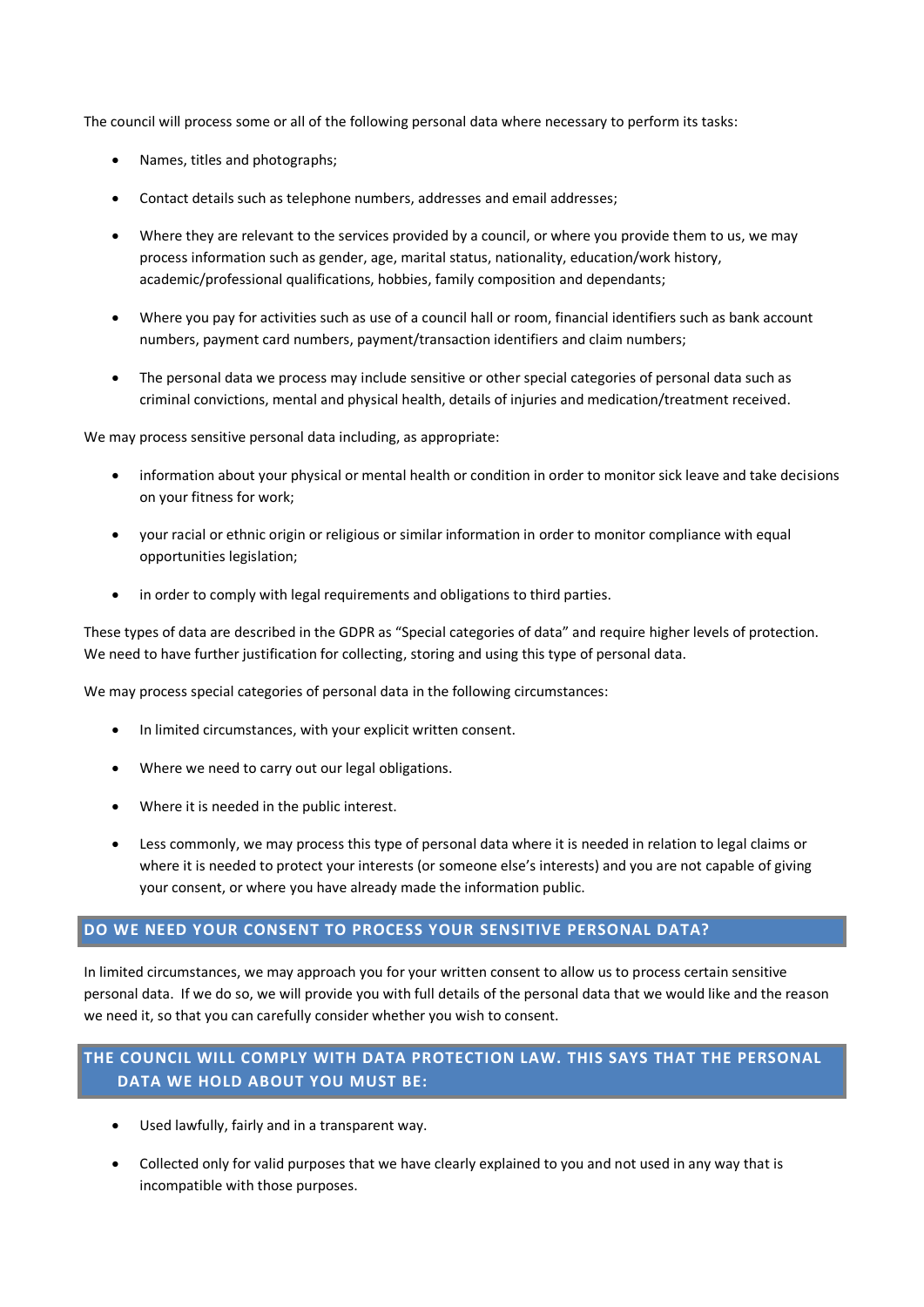- Relevant to the purposes we have told you about and limited only to those purposes.
- Accurate and kept up to date.
- Kept only as long as necessary for the purposes we have told you about.
- Kept and destroyed securely including ensuring that appropriate technical and security measures are in place to protect your personal data to protect personal data from loss, misuse, unauthorised access and disclosure.

#### **WE USE YOUR PERSONAL DATA FOR SOME OR ALL OF THE FOLLOWING PURPOSES:**

- To deliver public services including to understand your needs to provide the services that you request and to understand what we can do for you and inform you of other relevant services;
- To confirm your identity to provide some services;
- To contact you by post, email, telephone or using social media (e.g., Facebook, Twitter, WhatsApp);
- To help us to build up a picture of how we are performing;
- To prevent and detect fraud and corruption in the use of public funds and where necessary for the law enforcement functions;
- To enable us to meet all legal and statutory obligations and powers including any delegated functions;
- To carry out comprehensive safeguarding procedures (including due diligence and complaints handling) in accordance with best safeguarding practice with the aim of ensuring that all children and adults-at-risk are provided with safe environments and generally as necessary to protect individuals from harm or injury;
- To promote the interests of the council;
- To maintain our own accounts and records;
- To seek your views, opinions or comments;
- To notify you of changes to our facilities, services, events, staff, councillors and other role holders;
- To send you communications which you have requested and that may be of interest to you. These may include information about campaigns, appeals, other new projects or initiatives;
- To process relevant financial transactions including grants and payments for goods and services supplied to the council;
- To allow the statistical analysis of data so we can plan the provision of services.

#### What is the legal basis for processing your personal data?

The council is a public authority and has certain powers and obligations. Most of your personal data is processed for compliance with a legal obligation which includes the discharge of the council's statutory functions and powers. Sometimes when exercising these powers or duties it is necessary to process personal data of residents or people using the council's services. We will always take into account your interests and rights. This Privacy Notice sets out your rights and the council's obligations to you.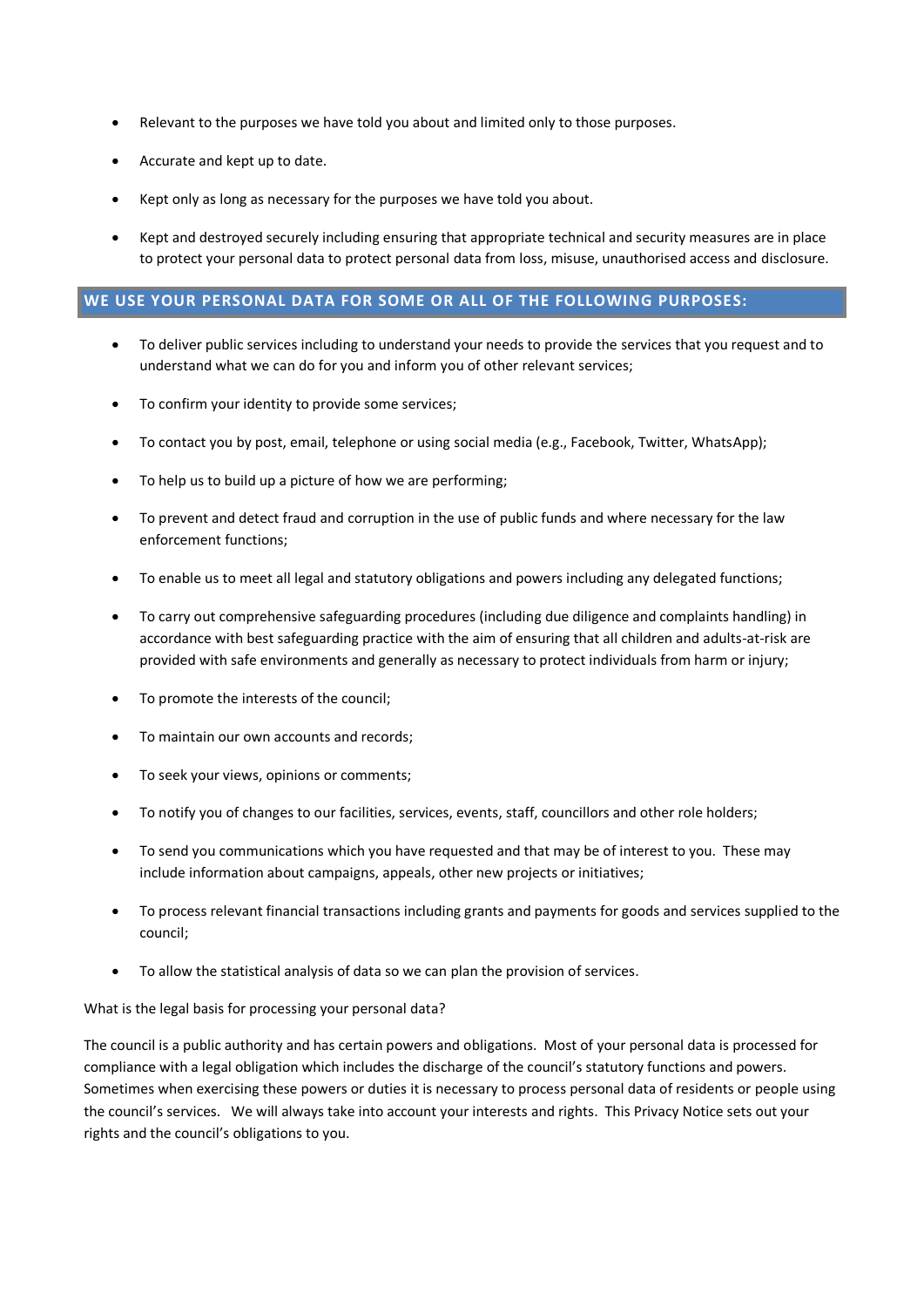We may process personal data if it is necessary for the performance of a contract with you or to take steps to enter into a contract. An example of this would be processing your data in connection with the use of hall rental facilities or the acceptance of an allotment garden tenancy

Sometimes the use of your personal data requires your consent. We will first obtain your consent to that use.

#### **SHARING YOUR PERSONAL DATA**

This section provides information about the third parties with whom the council may share your personal data. These third parties have an obligation to put in place appropriate security measures and will be responsible to you directly for the manner in which they process and protect your personal data. It is likely that we will need to share your data with some or all of the following (but only where necessary):

- The data controllers listed above under the heading "Other data controllers the council works with";
- Our agents, suppliers and contractors. For example, we may ask a commercial provider to publish or distribute newsletters on our behalf or to maintain our database software;
- On occasion other local authorities or not for profit bodies with which we are carrying out joint ventures, e.g. in relation to facilities or events for the community.

## **HOW LONG DO WE KEEP YOUR PERSONAL DATA?**

We will keep some records permanently if we are legally required to do so. We may keep some other records for an extended period of time. For example, it is currently best practice to keep financial records for a minimum period of 7 years to support HMRC audits or provide tax information. We may have legal obligations to retain some data in connection with our statutory obligations as a public authority. The council is permitted to retain data in order to defend or pursue claims. In some cases the law imposes a time limit for such claims (for example 3 years for personal injury claims or 6 years for contract claims). We will retain some personal data for this purpose as long as we believe it is necessary to be able to defend or pursue a claim. In general, we will endeavour to keep data only for as long as we need it. This means that we will delete it when it is no longer needed.

# **YOUR RIGHTS AND YOUR PERSONAL DATA**

You have the following rights with respect to your personal data:

When exercising any of the rights listed below, in order to process your request, we may need to verify your identity for your security. In such cases we will need you to respond with proof of your identity before you can exercise these rights.

# **THE RIGHT TO ACCESS PERSONAL DATA WE HOLD ON YOU**

At any point you can contact us to request the personal data we hold on you as well as why we have that personal data, who has access to the personal data and where we obtained the personal data from. Once we have received your request we will respond within one month.

There are no fees or charges for the first request but additional requests for the same personal data or requests which are manifestly unfounded or excessive may be subject to an administrative fee.

#### **THE RIGHT TO CORRECT AND UPDATE THE PERSONAL DATA WE HOLD ON YOU**

If the data we hold on you is out of date, incomplete or incorrect, you can inform us and your data will be updated.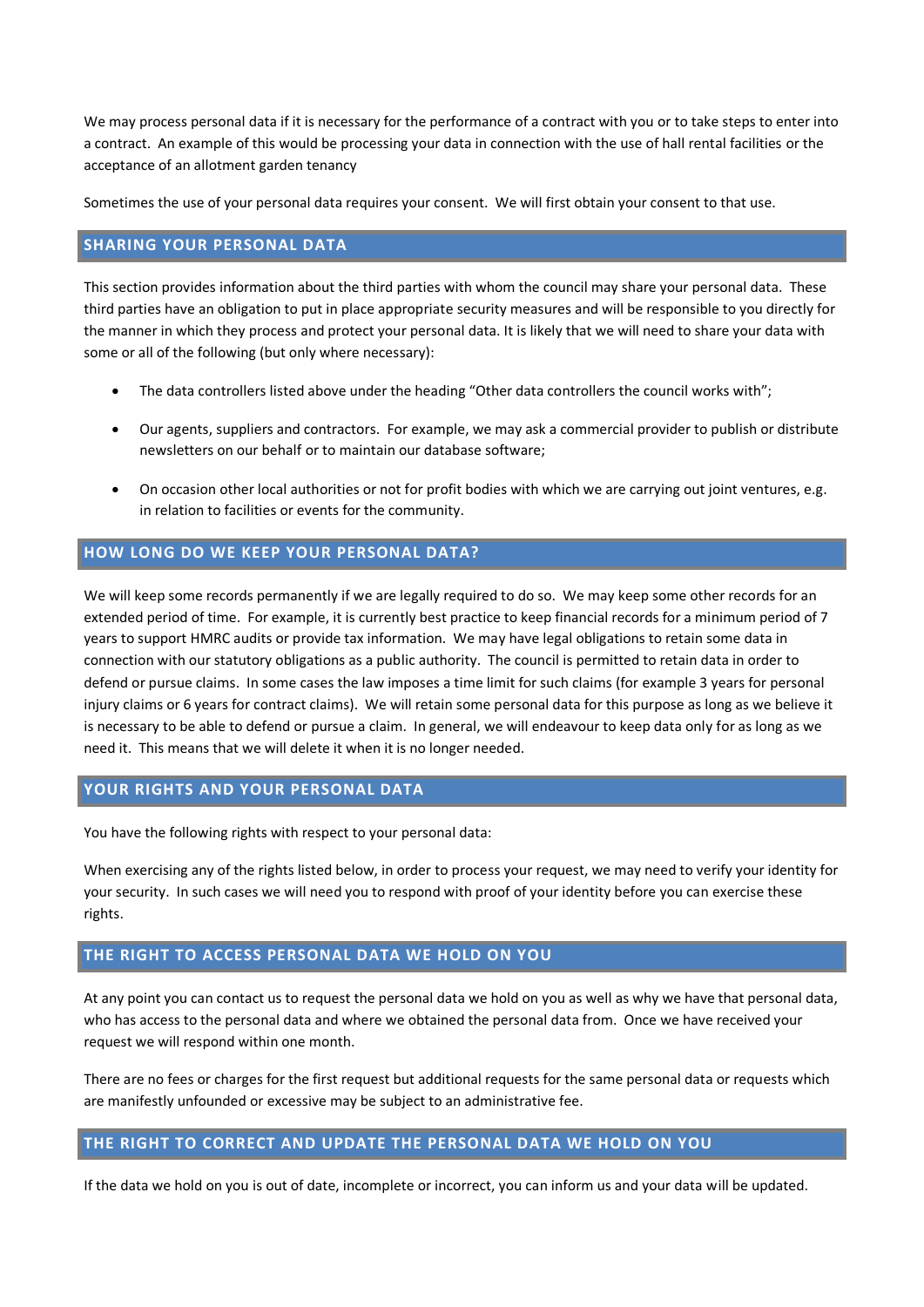#### **THE RIGHT TO HAVE YOUR PERSONAL DATA ERASED**

If you feel that we should no longer be using your personal data or that we are unlawfully using your personal data, you can request that we erase the personal data we hold.

When we receive your request, we will confirm whether the personal data has been deleted or the reason why it cannot be deleted (for example because we need it for to comply with a legal obligation).

# **THE RIGHT TO OBJECT TO PROCESSING OF YOUR PERSONAL DATA OR TO RESTRICT IT TO CERTAIN PURPOSES ONLY**

You have the right to request that we stop processing your personal data or ask us to restrict processing. Upon receiving the request we will contact you and let you know if we are able to comply or if we have a legal obligation to continue to process your data.

## **THE RIGHT TO DATA PORTABILITY**

You have the right to request that we transfer some of your data to another controller. We will comply with your request, where it is feasible to do so, within one month of receiving your request.

# **THE RIGHT TO WITHDRAW YOUR CONSENT TO THE PROCESSING AT ANY TIME FOR ANY PROCESSING OF DATA TO WHICH CONSENT WAS OBTAINED**

You can withdraw your consent easily by visiting this website <https://gdpr-info.com/data-protection-contact-form/> or email dpo@gdpr-info.com.

#### **THE RIGHT TO LODGE A COMPLAINT WITH THE INFORMATION COMMISSIONER'S OFFICE.**

You can contact the Information Commissioner's Office on 0303 123 1113 or via email [https://ico.org.uk/global/contact-us/email/](https://ico.org.uk/global/contact-us/email/%20) or at the Information Commissioner's Office, Wycliffe House, Water Lane, Wilmslow, Cheshire SK9 5AF.

#### **TRANSFER OF DATA ABROAD**

Any personal data transferred to countries or territories outside the European Economic Area ("EEA") will only be placed on systems complying with measures giving equivalent protection of personal rights either through international agreements or contracts approved by the European Union. [Our website is also accessible from overseas so on occasion some personal data (for example in a newsletter) may be accessed from overseas].

#### **FURTHER PROCESSING**

If we wish to use your personal data for a new purpose, not covered by this Privacy Notice, then we will provide you with a new notice explaining this new use prior to commencing the processing and setting out the relevant purposes and processing conditions. Where and whenever necessary, we will seek your prior consent to the new processing.

#### **CHANGES TO THIS NOTICE**

We keep this Privacy Notice under regular review and we will place any updates on this web page www.bramber.org.uk. This Notice was last updated in September 2018.